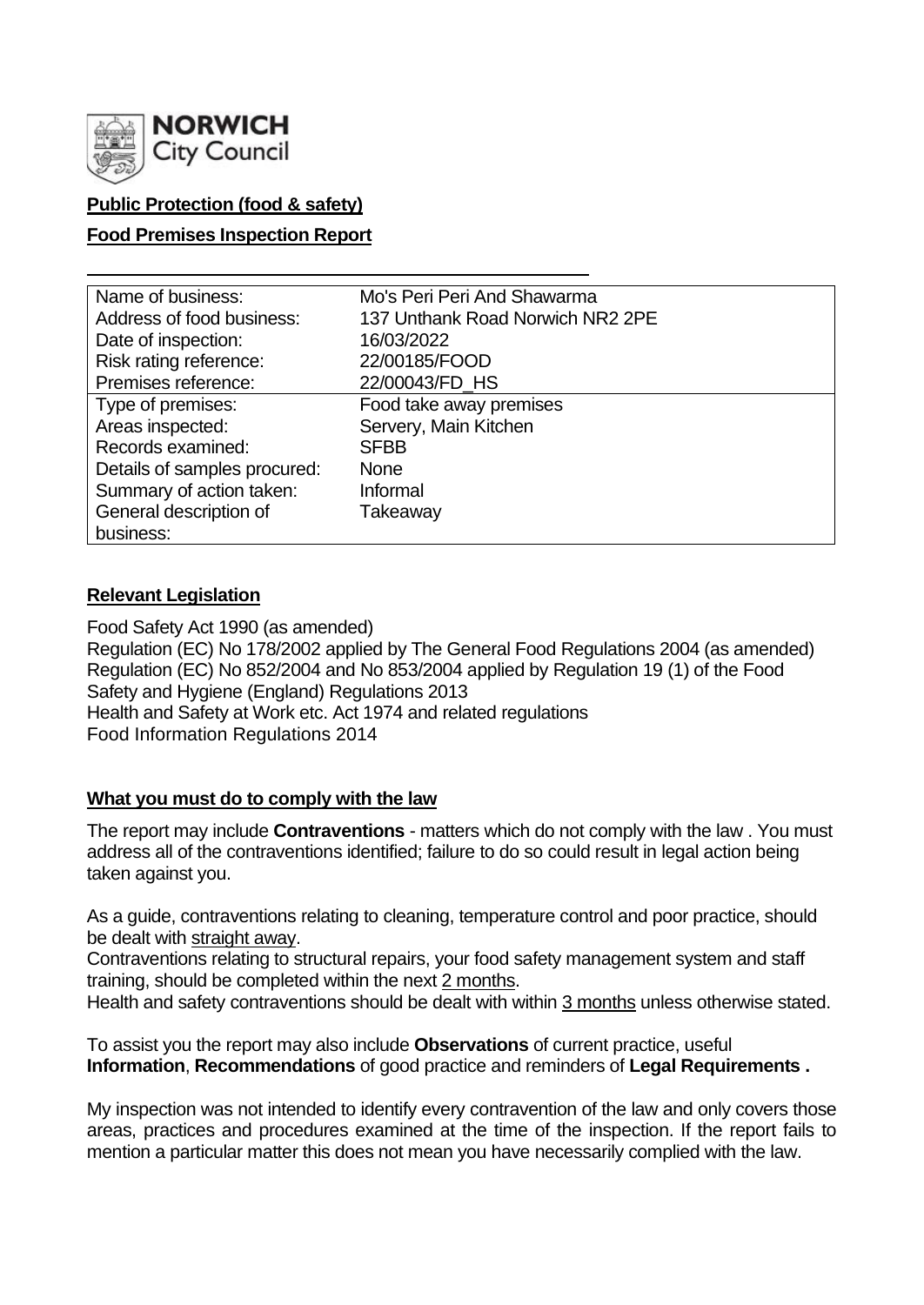# **FOOD SAFETY**

#### **How we calculate your Food Hygiene Rating:**

The food safety section has been divided into the three areas which you are scored against for the hygiene rating: 1. food hygiene and safety procedures, 2. structural requirements and 3. confidence in management/control procedures. Each section begins with a summary of what was observed and the score you have been given. Details of how these scores combine to produce your overall food hygiene rating are shown in the table.

| <b>Compliance Area</b>                     |          |    |    | <b>You Score</b> |           |    |           |    |                          |  |
|--------------------------------------------|----------|----|----|------------------|-----------|----|-----------|----|--------------------------|--|
| Food Hygiene and Safety                    |          |    |    | $\Omega$         | 5         | 10 | 15        | 20 | 25                       |  |
| <b>Structure and Cleaning</b>              |          |    |    | $\Omega$         | 5         | 10 | 15        | 20 | 25                       |  |
| Confidence in management & control systems |          |    |    | $\overline{0}$   | 5         | 10 | 15        | 20 | 30 <sub>1</sub>          |  |
|                                            |          |    |    |                  |           |    |           |    |                          |  |
| <b>Your Total score</b>                    | $0 - 15$ | 20 |    | $25 - 30$        | $35 - 40$ |    | $45 - 50$ |    | > 50                     |  |
| <b>Your Worst score</b>                    | 5        | 10 | 10 |                  | 15        |    | 20        |    | $\overline{\phantom{a}}$ |  |
|                                            |          |    |    |                  |           |    |           |    |                          |  |
| <b>Your Rating is</b>                      | 5        | 4  |    | 3                | 2         |    |           |    | $\overline{0}$           |  |

000300

Your Food Hygiene Rating is 3 - a generally satisfactory standard

## **1. Food Hygiene and Safety**

Food hygiene standards are generally satisfactory and maintained. There is evidence of some non-compliance with legal requirements. Some lapses are evident however generally you have satisfactory food handling practices and procedures and adequate control measures to prevent cross-contamination are in place. The contraventions require your attention; although not critical to food safety they may become so if not addressed. **(Score 10)**

#### Contamination risks

**Contravention** The following exposed ready-to-eat food and or its packaging to the risk of cross-contamination with foodborne bacteria from raw meat or unwashed fruits and vegetables:

- raw foods i.e meat was being stored above and next to ready-to-eat foods i.e yoghurt, mayonnaise, cheese slices and red cabbage in the walk-in fridge
- cutting boards were badly scored and need replacing

**Guidance** The FSA (visit www.food.gov.uk for more information) has issued guidance on controlling E.coli 0157 through:

\* the complete separation of raw and ready-to-eat food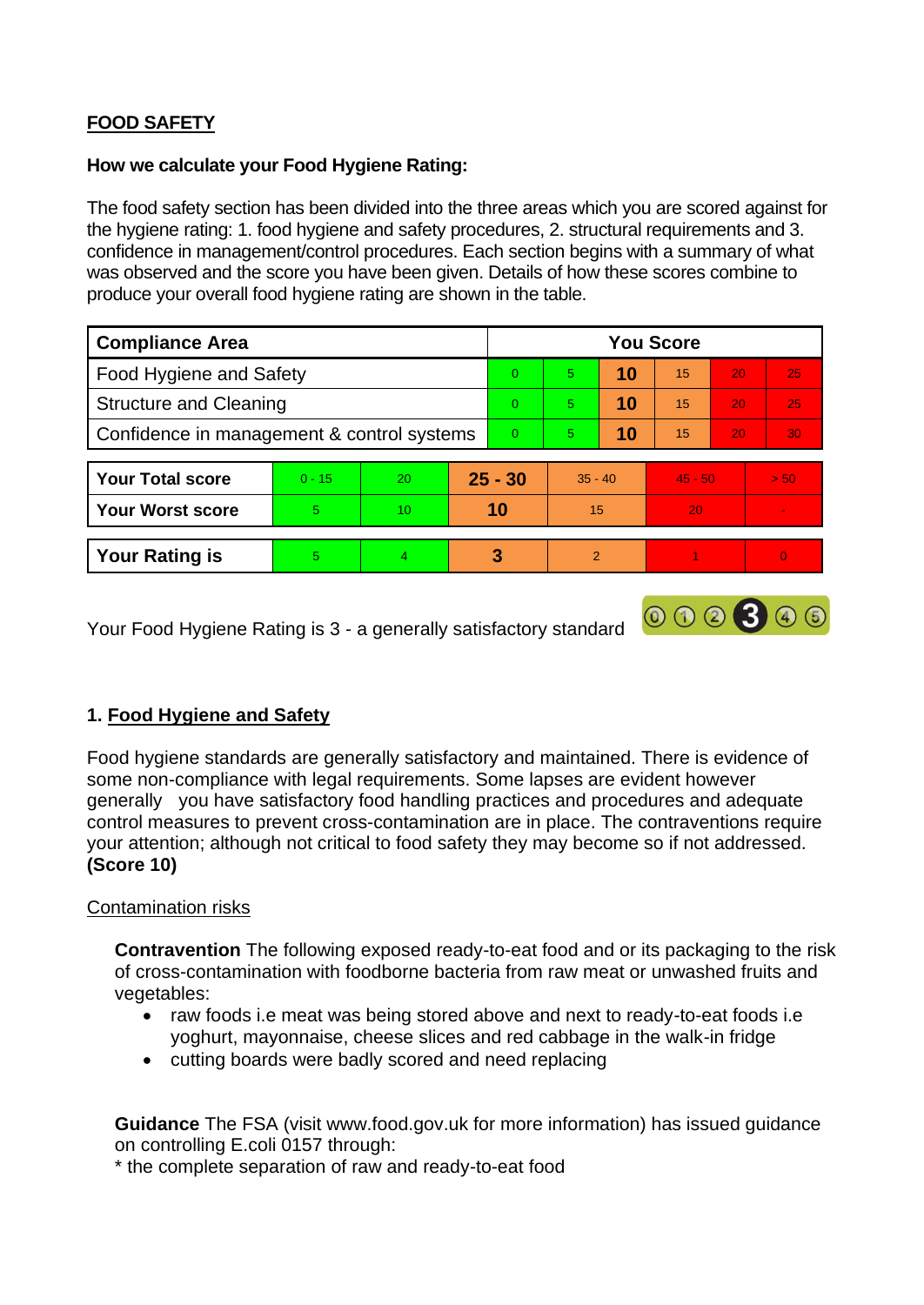\* the correct use of wash-hand basins and thorough handwashing

\* having dedicated equipment (including complex equipment) for raw and ready-to-eat foods

\* through 2-stage cleaning and the correct use of sanitisers

\* and by controlling the risks posed by soily vegetables.

### Hand-washing

**Contravention** The following indicated that hand-washing was not suitably managed:

• no means for hygienically drying hands was available at the dedicated hand wash basin or the wash hand basin in the WC

**Recommendation** I recommend that you put a sign above the sink dedicated for hand washing

**Legal requirement** Washbasins must be available, suitably located and designated for cleaning hands. Wash-hand basins must be provided with hot and cold (or mixed) running water. Soap and hand drying facilities must be located nearby.

#### Personal Hygiene

**Contravention** The following are examples of poor personal hygiene or where it was made difficult for food handlers to maintain sufficiently high standards of personal cleanliness:

- staff were not wearing suitable protective clothing
- best hand-washing practices were not observed

**Information** Regular hand washing is important for personal cleanliness. Remind all food handlers of the need to wash their hands before starting or returning to work, and specifically:

- After using the toilet;
- After handling rubbish;
- After smoking;
- After taking a break;
- After handling raw food

**Information** There is a method for effective hand washing in your Safer Food Better Business pack

**Legal requirement** All persons in food handling areas must wear suitable, clean, and where appropriate protective clothing

#### Temperature Control

**Guidance** It is essential to know that your probe thermometer is working properly. If the reading is outside these ranges you should replace your probe or return it to the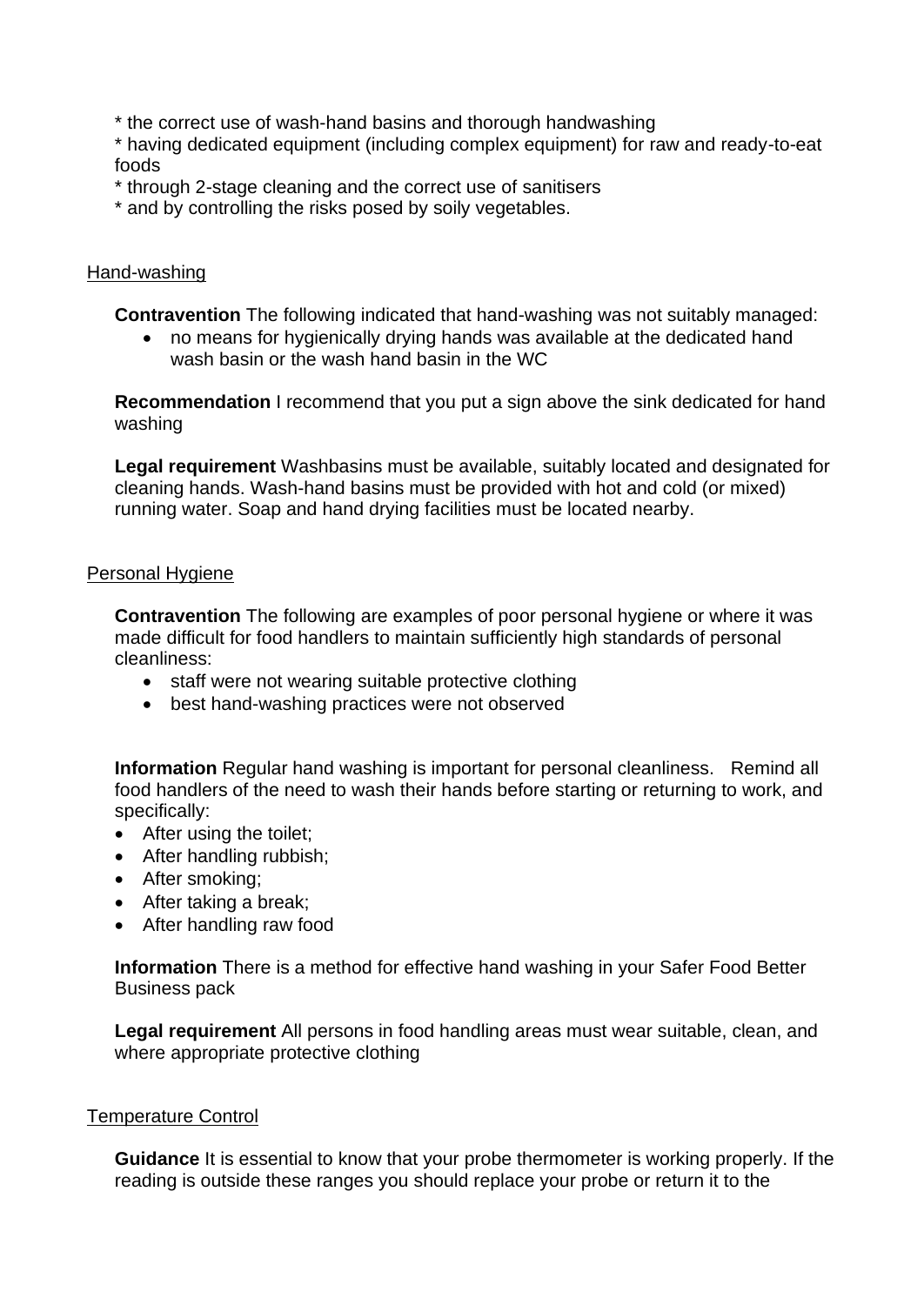manufacturer to be calibrated. A simple way to check a digital probe is to put it in iced water and boiling water:

- The readings in iced water should be between -1°C and 1°C.
- The readings in boiling water should be between 99°C and 101°C.

**Recommendation** The core temperature of cooked and reheated foods should reach 75°C C for 30 seconds or an equivalent time and temperature combination.

**Recommendation** In addition to the visual checks you undertake, use a probe thermometer to check the core temperature of cooked and reheated foods. The temperature should reach 75°C for 30 seconds or an equivalent time/temperature combination (e.g. 80°C for 10 seconds).

**Recommendation** I recommend that you purchase probe wipes for your probe thermometer

## **2. Structure and Cleaning**

The structure facilities and standard of cleaning and maintenance are of a generally satisfactory standard but there are some repairs and/or improvements which are required in order for you to comply with the law. Pest control and waste disposal provisions are adequate. The contraventions require your attention; although not critical to food safety they may become so if not addressed. **(Score 10)**

#### Cleaning of Structure

**Contravention** The following items were dirty and require more frequent and thorough cleaning:

- floor/wall junctions
- around equipment feet
- behind and under equipment
- extraction canopy
- electric fly killer and tray
- window sill in servery
- the toilet pan

#### Cleaning of Equipment and Food Contact Surfaces

**Contravention** The following items are dirty and must be cleaned:

- fridge and freezer seals
- food storage containers
- cutting boards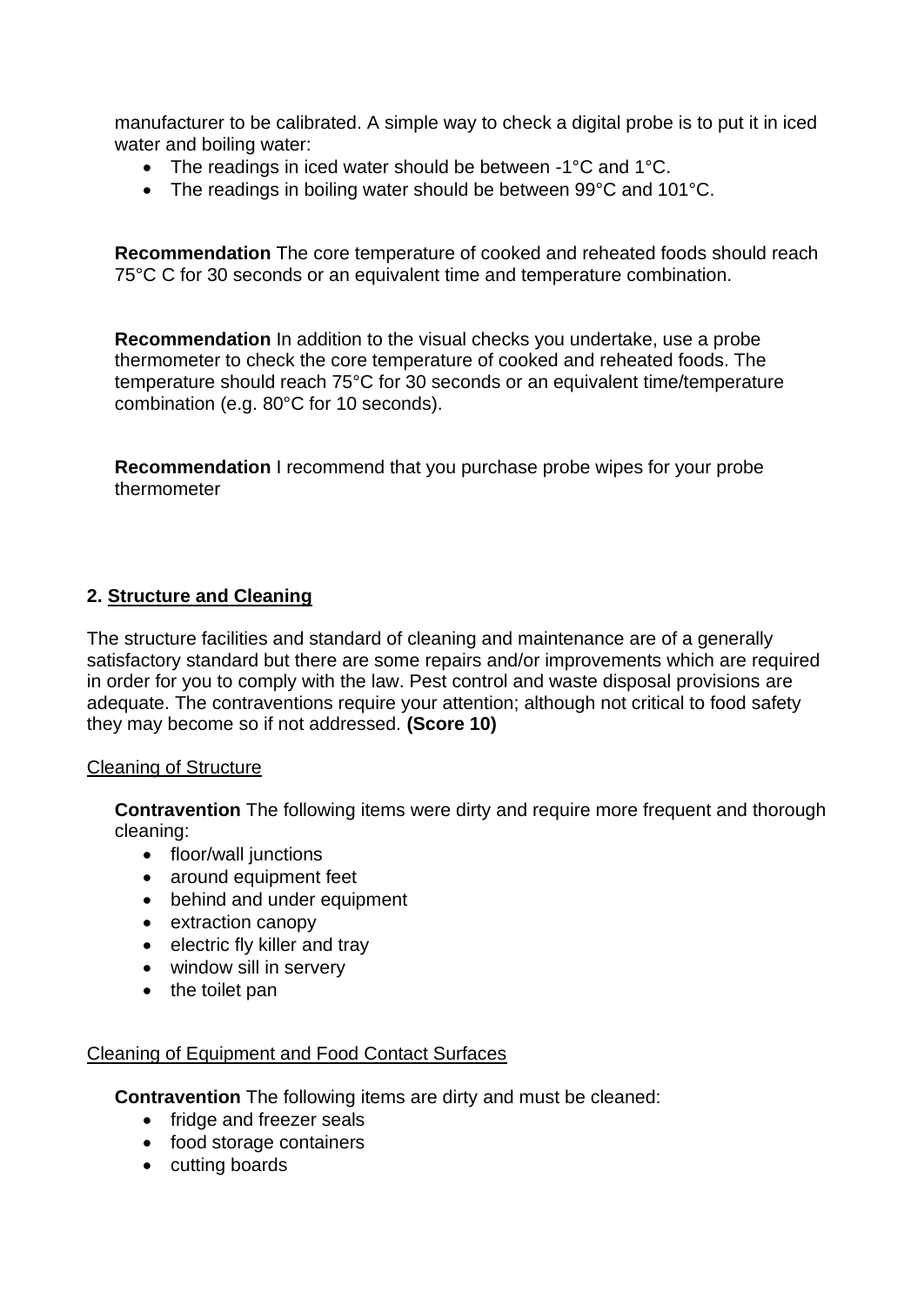• legs and wheels to equipment

### Facilities and Structural provision

**Recommendation** I recommend that you provide a door closure to the WC door

## **3. Confidence in Management**

There are generally satisfactory food safety controls in place although there is evidence of some non-compliance with the law. The contraventions require your attention; although not critical to food safety they may become so if not addressed. **(Score 10)**

#### Food Hazard Identification and Control

**Contravention** The following pre-requisites have not been met and this means that your food safety management system will be ineffective::

- cleaning and sanitation are poor
- staff hygiene is inadequate

**Contravention** The control methods you have put in place at the following critical control points are not sufficient:

• cross-contamination

#### Proving Your Arrangements are Working Well

**Contravention** You are not working to the following safe methods in your SFBB pack:

- cross contamination/ physical or chemical contamination
- personal hygiene / handwashing
- food allergies
- cleaning / clear and clean as you go
- training records / supplier lists
- cleaning schedule

#### **Traceability**

**Observation** Your records were such that food could easily be traced back to its supplier.

#### Waste Food and other Refuse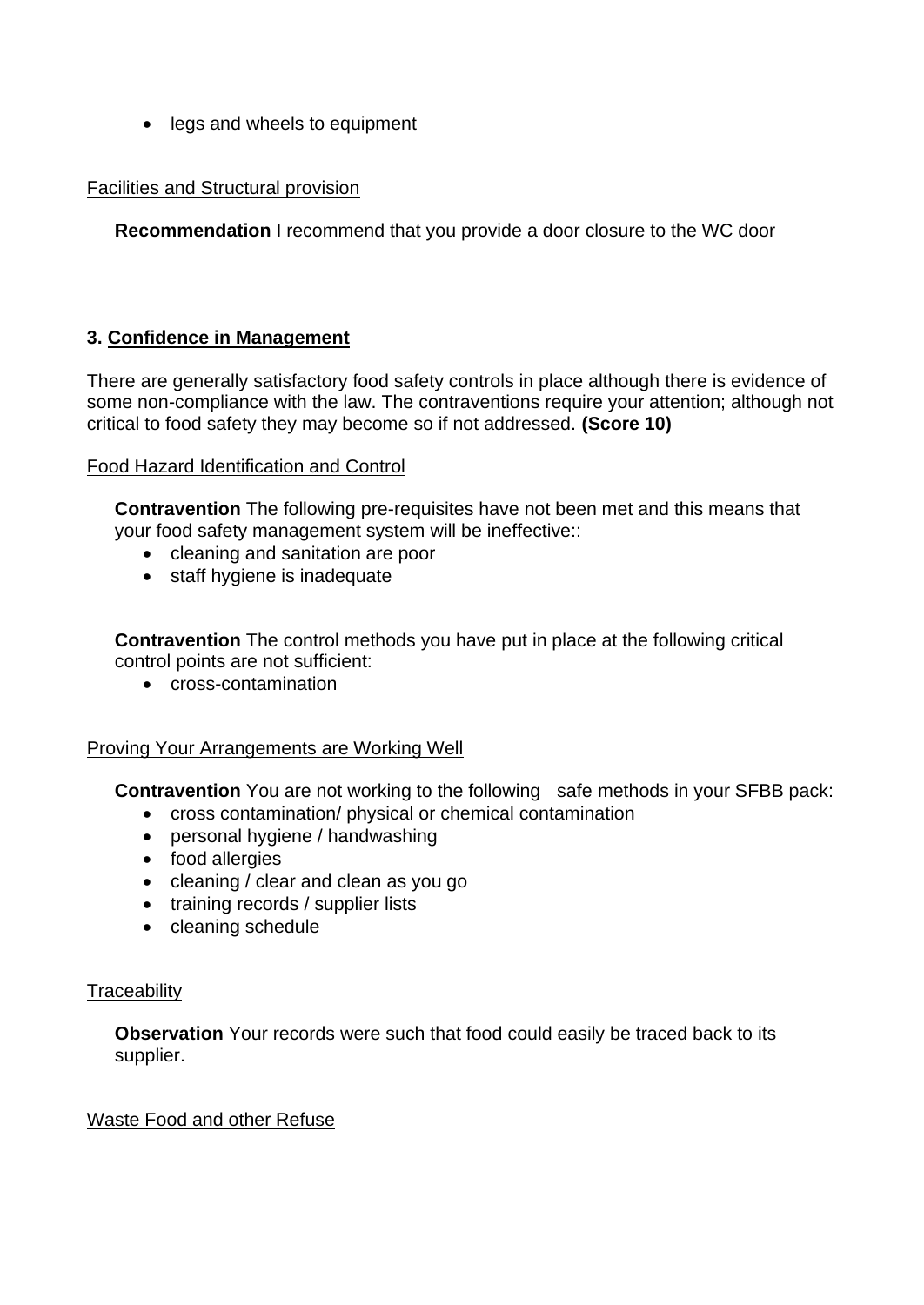**Contravention** at the time of my inspection your refuse containers at the rear were overflowing. This must be cleared immediately and arrangements made to prevent food waste and other refuse accumulating in the future

#### **Training**

**Recommendation** A Level 2 Award in Food Safety in Catering or its equivalent (a 6 hour course leading to the award of a recognised certificate in food hygiene) would be appropriate for your food handlers. Booking details for the equivalent CIEH course are on our website: www.norwich.gov.uk

**Recommendation** A Level 3 Award for Supervising Food Safety in Catering would be appropriate for your supervisory staff and those with managerial responsibility.

**Recommendation** Catering staff should refresh their food hygiene knowledge every 3 years so that they stay up to date with current legislation and good practice. Booking details for this course are on our website: www.norwich.gov.uk

## Infection Control / Sickness / Exclusion Policy

**Guidance** Public Health England recommends that food handlers known or suspected to be suffering from a food-borne infection or gastrointestinal illness stay away from work until symptom-free for 48 hours.

## Allergens

**Contravention** You are failing to manage allergens properly:

- You have not identified the allergens present in the food you prepare
- You are not informing customers about the risks of cross contamination with allergens
- You do not have a system to reliably identify allergens in the foods that you prepare
- You do not have a system for informing customers about the presence of allergens
- Staff had not been properly informed about the allergens in your food and could not give reliable advice

**Legal requirement** Caterers must provide allergy information on all unpackaged food they sell. Catering businesses include restaurants, takeaways, deli counters, bakeries and sandwich bars etc. The potential for cross-contamination by allergens must also be made known to consumers. You can obtain more information from the Trading Standards website: [www.norfolk.gov.uk/abc](http://www.norfolk.gov.uk/abc)

**Information** Loose (also called non pre-packed) foods are:

• foods served at restaurants and canteens